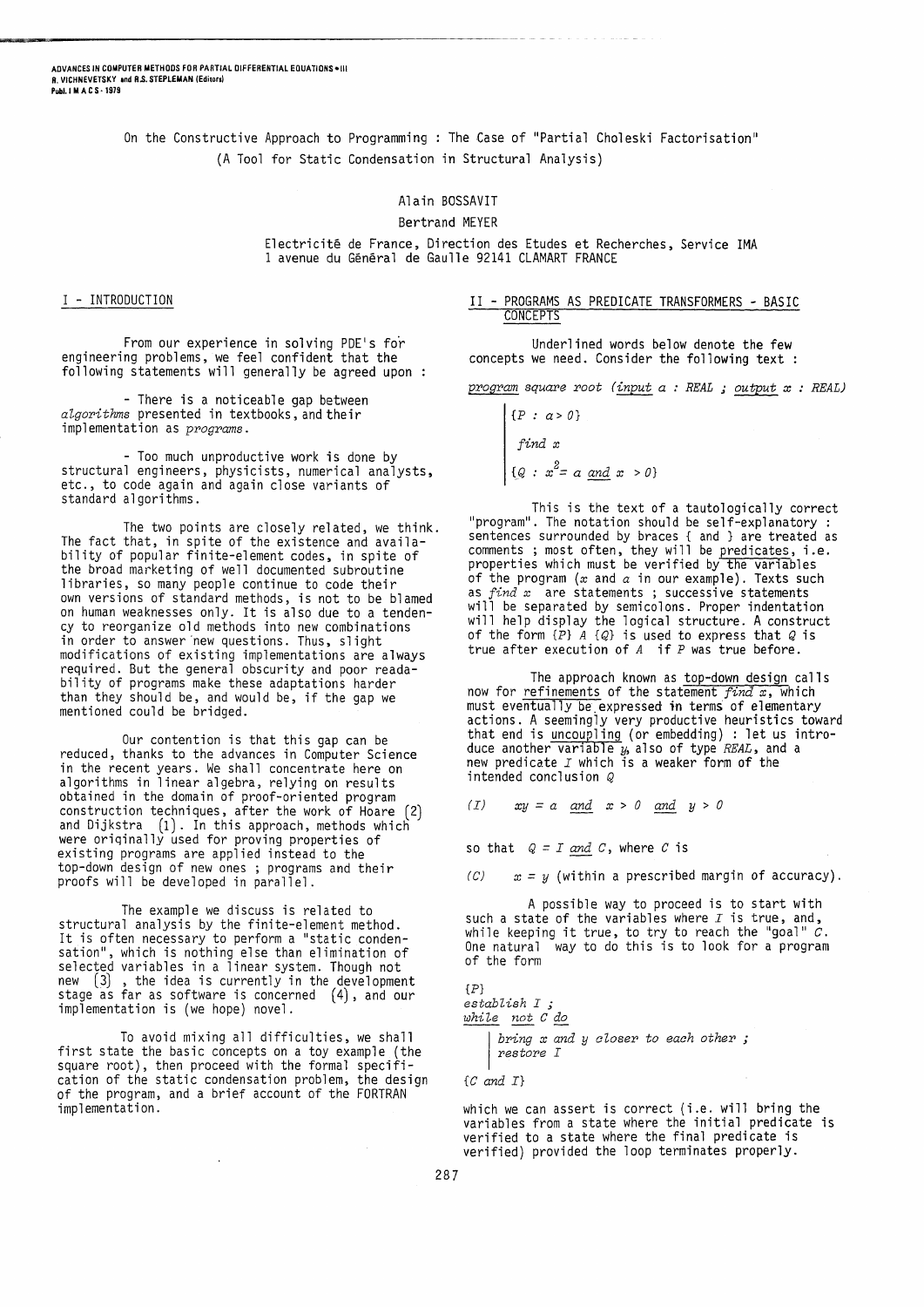This is shown by noting that  $I$  is a loop invariant, i.e.

*(2) {I and not C} A* {I}

where *A* stands for the two statements of the loop body. Hoare's axioms for the *while* loop imply that, if the loop terminates, we can deduce from (2) that

(3) {I} *while not C do A {I and C}* 

which ensures the validity of program  $(1)$ .

A third step in the top-down design will be to express more precisely how  $I$  is to be "established" (for instance by the two assignments  $x + a$ ;  $y + 1$ ), how  $x$  and  $y$  are to be "brought closer to each other" (one possible way is the assignment  $x \leftarrow (x+y)/2$ ), and how *I* will then be "restored"  $(y + a/x)$ .

The program now obtained (a version of Newton's algorithm) is in a form very close to any current programming language, and we may stop here. But the process could be pursued further down if this proved necessary. For instance, if ordinary floatingpoint division were not available, we might have to refine the statement  $y + a/x$  into a loop so designed as to achieve the final predicate  $xy = a$ .

## III - STATIC CONDENSATION

We consider now the *nxn* rigidity matrix of a structure, in block form

(4)  $\begin{bmatrix} A & B \\ B^t & C \end{bmatrix}$ 

where the last blocks correspond to a subset  $E \subset [1,n]$ of the variables, containing only those which may interact with other parts of a higher-level structure, and are called "internal" for that reason. It is often useful to factorize such a matrix in the following way :

(5) 
$$
\begin{vmatrix} A & B \\ B^t & C \end{vmatrix} = \begin{vmatrix} S & 0 \\ T & H \end{vmatrix} \begin{vmatrix} S^t & T^t \\ 0 & I \end{vmatrix}
$$

The matrix  $H(H = C - TT^{t})$ , which links displacements (or other generalized variables) of external type and related forces may be used in a higher-level assembly process and *T* and *S* allow one to go back to the elementary displacements once external variables are known. It seems interesting to allow "external variables" to include load parameters, Lagrange multipliers, right-hand members in general. Thus, a software tool capable of solving (5), which may be called a "condenser" (it is an extension of the classical "solver "), appears as an essential piece of any finite-element code where sub-structuring is to be implemented.

It is not practical, however, to number the variables in such a way that internal variables will always appear first as in (5) : identical sub-structures may have different sets of external variables  $(fig. 1)$ , so that a different set of pointers to the same file must be used for each condensation. If interval variables are treated first (for example through a Cholesky routine), *T* being computed next, and then *H,* a lot of page faults will occur if the file is not entirely in core.



### Figure 1 : Assembly of three identical substructures, with different sets of external variables

The problem to be solved may thus be sstated as follows: given a *nxn* symmetric matrix *a,* and a subset *E* of  $[i, n]$ , find a symmetric  $n \times n$  matrix  $s$  such that

$$
I(n)
$$
\n
$$
\begin{bmatrix}\n\begin{array}{c}\nif \quad 1 \leq j \leq i \leq n \\
\hline\n\end{array} & \begin{array}{c}\nif \quad j \notin E \\
\hline\n\end{array} & \begin{array}{c}\nif \quad j \notin E \\
\hline\n\end{array} & \begin{array}{c}\nif \quad j \in E \\
\hline\n\end{array} & \begin{array}{c}\nif \quad j \in E \\
\hline\n\end{array} & \begin{array}{c}\nif \quad j \in E \\
\hline\n\end{array} & \begin{array}{c}\nif \quad j \in E \\
\hline\n\end{array} & \begin{array}{c}\nif \quad j \in E \\
\hline\n\end{array} & \begin{array}{c}\nif \quad j \in E \\
\hline\n\end{array} & \begin{array}{c}\nif \quad j \in E \\
\hline\n\end{array} & \begin{array}{c}\nif \quad j \in E \\
\hline\n\end{array} & \begin{array}{c}\nif \quad j \in E \\
\hline\n\end{array} & \begin{array}{c}\nif \quad j \in E \\
\hline\n\end{array} & \begin{array}{c}\nif \quad j \in E \\
\hline\n\end{array} & \begin{array}{c}\nif \quad j \in E \\
\hline\n\end{array} & \begin{array}{c}\nif \quad j \in E \\
\hline\n\end{array} & \begin{array}{c}\nif \quad j \in E \\
\hline\n\end{array} & \begin{array}{c}\nif \quad j \in E \\
\hline\n\end{array} & \begin{array}{c}\nif \quad j \in E \\
\hline\n\end{array} & \begin{array}{c}\nif \quad j \in E \\
\hline\n\end{array} & \begin{array}{c}\nif \quad j \in E \\
\hline\n\end{array} & \begin{array}{c}\nif \quad j \in E \\
\hline\n\end{array} & \begin{array}{c}\nif \quad j \in E \\
\hline\n\end{array} & \begin{array}{c}\nif \quad j \in E \\
\hline\n\end{array} & \begin{array}{c}\nif \quad j \in E \\
\hline\n\end{array} & \begin{array}{c}\nif \quad j \in E \\
\hline\n\end{array} & \begin{array}{c}\nif \quad j \in E \\
\hline\n\end{array} & \begin{array}{c}\nif \quad j \in E \\
\hline\n\end{array} & \begin{
$$

 $\mathbf{I}$ 

, ~\!here *L* stands for a summation where external indices are omitted. Entries  $s_{i,j}$  correspond to  $S$  in (5) when  $i$  and  $j$  are both internal, to  $T$  when one of them is external, to *H* when both are external.

The above predicate, which we call *I(n)* for reasons which will be made clear below, is the final predicate of the program that is to be built. Obviously, it requires positive definitions of the internal-internal part of  $a$ , which will be assumed as initial predicate, although checked in practice by the program itself.

We shall add the following requirement : assuming that  $a$  and  $s$  are stored in "symmetric mode" i.e. line after line, in one-dimensional arrays, the processing should be as "sequential" as possible. This will guide the search for a suitable loop-invariant.

Only Cholesky factorization is considered below ; using the LDL variant would not be more difficult .

# IV - TOP-DOWN DESIGN OF THE SELECTIVE FACTORIZATION

We embed the final predicate *I(n)* in a family of.predicates *I(Z),* obtained by substitution of *l* for n in  $I(n)$ ;  $I(0)$  is trivially true.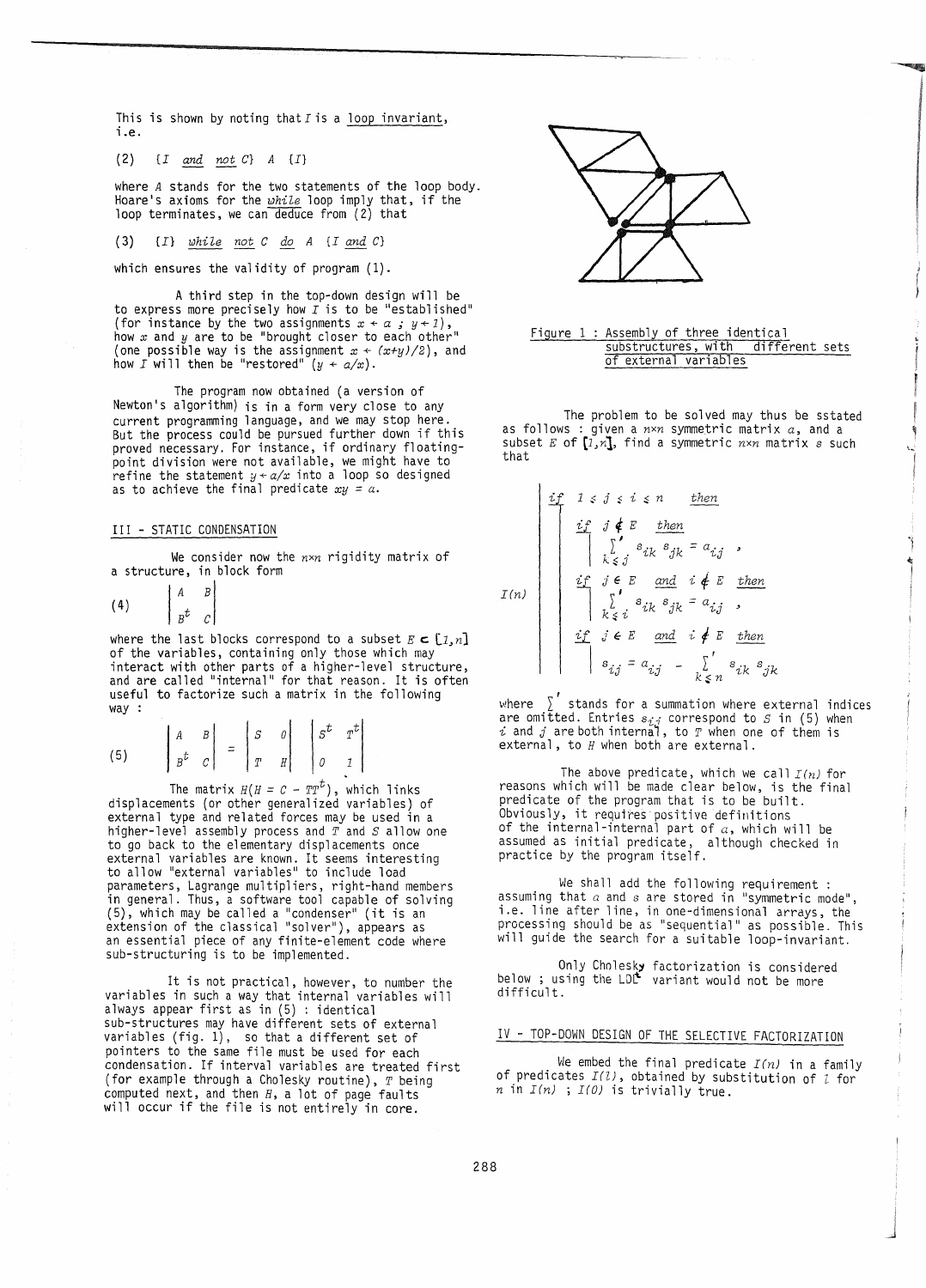Choosing the "uncoupling"

 $I(n) = I(1)$  and  $(l=n)$  $(6)$ 

then leads to the following program :

program selective\_Cholesky (input a : SYMMETRIC MATRIX,  $E: subset of$ *INTEGER;* 

output s : SYMMETRIC\_MATRIX)

 $variable 1 : INTEGR;$  $l + 0$ ;  $\{I(0)\}\)$  $white$   $l < n$  do  $l \leftarrow l+1$ ;<br>restore  $I(l)$  $\{I(n)\}$ 

For the second refinement step, we look for a sequence A of actions such that

(7) 
$$
\{I(L-1)\}\quad A\{I(L)\}\
$$

 $\overline{1}$ 

Ť

ł

 $\vec{r}$ 

It is sufficient to find A such that :

(8) 
$$
\begin{cases} \{1 \leq j \leq i \leq l-1 \text{ and } \\ i \in E \text{ and } j \in E \implies s_{ij} = \sum_{k=1}^{l} s_{ik} s_{jk} \end{cases}
$$

where  $J(l)$  is defined as

\n
$$
J(t)
$$
\n

\n\n
$$
\begin{aligned}\n \begin{array}{c}\n \text{if } 1 \leq j \leq l \\
 \text{if } j \notin E \quad \text{then} \\
 \text{if } j \in E \quad \text{and} \\
 \text{if } j \in E \quad \text{and} \\
 \text{if } j \in E \quad \text{and} \\
 \text{if } j \in E \quad \text{and} \\
 \text{if } j \in E \quad \text{and} \\
 \text{if } j \in E \quad \text{and} \\
 \text{if } j \in E \quad \text{and} \\
 \text{if } j \in E \quad \text{and} \\
 \text{if } j \in E \quad \text{and} \\
 \text{if } j \in E \quad \text{and} \\
 \text{if } j \in E \quad \text{and} \\
 \text{if } j \in E \quad \text{and} \\
 \text{if } j \in E \quad \text{and} \\
 \text{if } j \in E \quad \text{if } j \in E \\
 \text{if } j \in E \quad \text{if } j \in E \\
 \text{if } j \in E \quad \text{if } j \in E \\
 \text{if } j \in E \quad \text{if } j \in E \\
 \text{if } j \in E \quad \text{if } j \in E \\
 \text{if } j \in E \quad \text{if } j \in E \\
 \text{if } j \in E \quad \text{if } j \in E \\
 \text{if } j \in E \quad \text{if } j \in E \\
 \text{if } j \in E \quad \text{if } j \in E \\
 \text{if } j \in E \quad \text{if } j \in E \\
 \text{if } j \in E \quad \text{if } j \in E \\
 \text{if } j \in E \quad \text{if } j \in E \\
 \text{if } j \in E \quad \text{if } j \in E \\
 \text{if } j \in E \quad \text{if } j \in E \\
 \text{if } j \in E \quad \text{if } j \in E \\
 \text{if } j \in E \quad \text{if } j \in E \\
 \text{if } j \in E \quad \text{if } j \in E \\
 \text{if } j \in E \quad \text{if } j \in E \\
 \text{if } j \in E \quad \text{if } j \in E \\
 \text{if } j \in E \quad \text{if } j \in E \\
 \text{if } j \in E \quad \text{if } j \in E \\
 \text{if } j \in E \quad \text{if } j \in E \\
 \text{if } j \in
$$

In order to solve problem  $(8)$ , we again use the "uncoupling" strategy. Let  $l$ , an *INTEGER*, and  $y$ , a *REAL*, be new variables. We can express  $J(l)$  as :

 $J(l) = J(l, r, y)$  and  $r = l$  and  $y = s_{11}$  and  $K(l)$  $(9)$ where  $J(l, r, y)$  is :

$$
J(l,r,y) = \begin{cases} \frac{if}{d} & i < j < r \\ & \frac{if}{d} & j \notin E \\ & \frac{if}{d} & j \notin E \\ & \frac{if}{d} & j \notin E \\ & \frac{if}{d} & j \notin E \end{cases} \quad \text{and} \quad \frac{f}{d} \begin{cases} \frac{f}{d} & \frac{f}{d} & \frac{f}{d} & \frac{f}{d} \\ & \frac{f}{d} & \frac{f}{d} & \frac{f}{d} \\ & \frac{f}{d} & \frac{f}{d} & \frac{f}{d} \end{cases} \quad \text{and} \quad \frac{f}{d} \begin{cases} \frac{f}{d} & \frac{f}{d} & \frac{f}{d} & \frac{f}{d} \\ & \frac{f}{d} & \frac{f}{d} & \frac{f}{d} \end{cases} \quad \text{and} \quad \frac{f}{d} \begin{cases} \frac{f}{d} & \frac{f}{d} & \frac{f}{d} & \frac{f}{d} \\ & \frac{f}{d} & \frac{f}{d} \end{cases} \quad \text{and} \quad \frac{f}{d} \begin{cases} \frac{f}{d} & \frac{f}{d} & \frac{f}{d} & \frac{f}{d} \\ & \frac{f}{d} & \frac{f}{d} \end{cases} \quad \text{and} \quad \frac{f}{d} \begin{cases} \frac{f}{d} & \frac{f}{d} & \frac{f}{d} & \frac{f}{d} \\ & \frac{f}{d} & \frac{f}{d} \end{cases} \quad \text{and} \quad \frac{f}{d} \begin{cases} \frac{f}{d} & \frac{f}{d} & \frac{f}{d} & \frac{f}{d} \\ & \frac{f}{d} & \frac{f}{d} \end{cases} \quad \text{and} \quad \frac{f}{d} \begin{cases} \frac{f}{d} & \frac{f}{d} & \frac{f}{d} \end{cases} \quad \text{and} \quad \frac{f}{d} \begin{cases} \frac{f}{d} & \frac{f}{d} & \frac{
$$

and  $K(L)$  as :

$$
K(L) \quad \begin{array}{|l|l|} \n \begin{array}{c}\n \text{if} \quad \text{if} \quad \text{if} \quad \text{if} \quad \text{if} \quad \text{if} \quad \text{if} \quad \text{if} \quad \text{if} \quad \text{if} \quad \text{if} \quad \text{if} \quad \text{if} \quad \text{if} \quad \text{if} \quad \text{if} \quad \text{if} \quad \text{if} \quad \text{if} \quad \text{if} \quad \text{if} \quad \text{if} \quad \text{if} \quad \text{if} \quad \text{if} \quad \text{if} \quad \text{if} \quad \text{if} \quad \text{if} \quad \text{if} \quad \text{if} \quad \text{if} \quad \text{if} \quad \text{if} \quad \text{if} \quad \text{if} \quad \text{if} \quad \text{if} \quad \text{if} \quad \text{if} \quad \text{if} \quad \text{if} \quad \text{if} \quad \text{if} \quad \text{if} \quad \text{if} \quad \text{if} \quad \text{if} \quad \text{if} \quad \text{if} \quad \text{if} \quad \text{if} \quad \text{if} \quad \text{if} \quad \text{if} \quad \text{if} \quad \text{if} \quad \text{if} \quad \text{if} \quad \text{if} \quad \text{if} \quad \text{if} \quad \text{if} \quad \text{if} \quad \text{if} \quad \text{if} \quad \text{if} \quad \text{if} \quad \text{if} \quad \text{if} \quad \text{if} \quad \text{if} \quad \text{if} \quad \text{if} \quad \text{if} \quad \text{if} \quad \text{if} \quad \text{if} \quad \text{if} \quad \text{if} \quad \text{if} \quad \text{if} \quad \text{if} \quad \text{if} \quad \text{if} \quad \text{if} \quad \text{if} \quad \text{if} \quad \text{if} \quad \text{if} \quad \text{if} \quad \text{if} \quad \text{if} \quad \text{if} \quad \text{if} \quad \text{if} \quad \text{if} \quad \text{if} \quad \text{if} \quad \text{if} \quad \text{if} \quad \text{if} \quad \text{if} \quad \text{if} \quad \text{if}
$$

Examination of (9) suggests that action  $A$ <br>should be constructed as the composition of a *while* loop admitting  $J(1, r, y)$  as an invariant, and suitable<br>actions which will ensure  $y = s_{2l}$  and  $K(l)$ . In other<br>words, we shall look for an A of <sup>2</sup> the following form:

A  
\n
$$
\begin{array}{c}\n x \leftarrow 0 \quad y \leftarrow 1 \quad ; \\
 \underline{\text{while}} \quad r < 1 \quad \underline{\text{do}} \\
 x \leftarrow r+1 \quad ; \\
 \text{restore } J(1,r,y) \quad ; \\
 \underline{\text{ensure}} \quad y = s_{11} \quad \text{while maintaining } J(1,1,y) \quad ; \\
 \underline{\text{ensure}} \quad K(1)\n\end{array}
$$

We could pursue the process further, and show<br>how the last sub-actions of A can be systematically<br>developed; the approach of proof-directed top-down<br>program design should be clear by now, however, and we shall give the final product without further justification. The program for selective Choleski factorization, expressed in our notation, appears on the next page.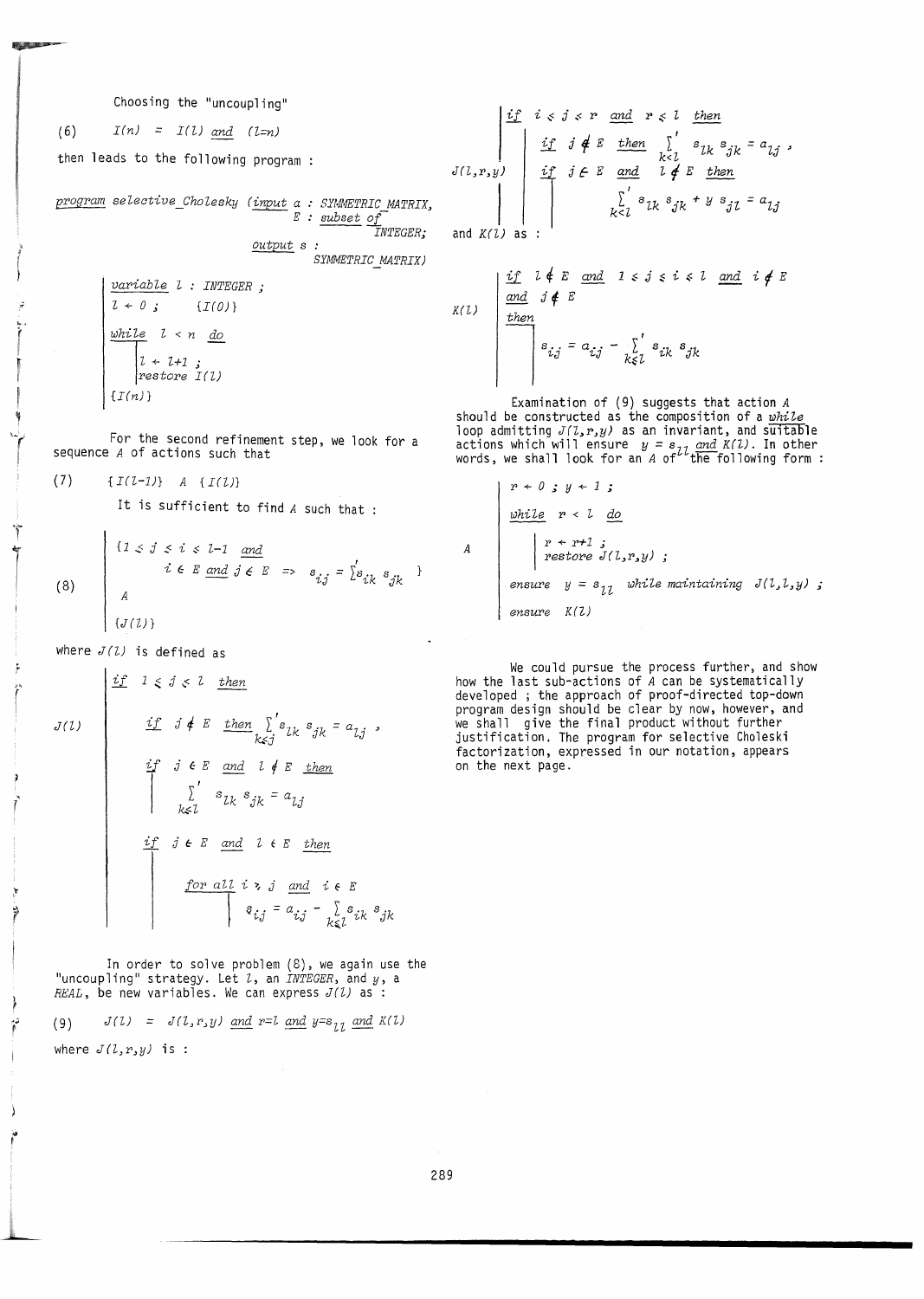# *program selective\_choleski (input a SYMMETRIC MATRIX, e output* <sup>s</sup> *FUNCTION (INTEGER* + *LOGICAL) ; SYMMETRIC MATRIX) {input assertion: the internaL-internal part of a is positive-definite} variables n,* l, r, i, j : *INTEGER.,*  y : *REAL; n* + *order (a)* l + *0* ,;  $\{I(U)\}$ *while* l < *n do {Loop invariant I(l)}*   $l + l + 1$ ; {restore *I(Z)* : }  $\begin{cases} r + 0 \text{ } j \text{ } y + 1 \text{ } & \text{ } \{J(l, r, y) \text{ is satisfied}\} \end{cases}$ *whi'le* r < Z *do {'loop invariant : J(Z.,r,y)* }  $|r + r + 1;$ *{restore J(Z,r.,y)* :} *if* not  $e(v)$  then  $\int_{0}^{1} \frac{r}{s} \cos \theta \, dr \sin \theta \, dr$ <br>  $\int_{0}^{1} \frac{r}{s} \cos \theta \, dr$ <br>  $\int_{0}^{1} \frac{r}{s} \cos \theta \, dr$  $s_{lr}$  +  $(a_{lr} - \sum_{k < r} s_{lk} s_{rk})/s_{rr}$ *{I(Z) e'lse*   $s_{1l} + \sqrt{a_{1l}} - \sum_{k \leq l} s_{lk}^2$ <br>{positive definiteness<br>*guarantees that the series*<br>root is defined}<br>*if not e(l) then {positive definiteness guarantees that the square root is defined} elsif not e* (Z) *then*   $s_{lr}$  +  $(a_{lr} - \sum_{k=1}^{r} a_{lk} a_{rk}) / y$  ; *if* not e(l) then  $y + s_{11}$ ; .l.ef *0* < r <: *L 7;Jhi'le* 'e *(1") do*   $s_{1r} + s_{1r} / y$ ;  $~for~1 \leq i \leq i \leq l$  $\frac{\text{white}}{\text{d}o}$   $e(i)$  and  $e(j)$  $s_{ij}$  +  $s_{ij}$  -  $s_{li}$   $s_{lj}$  $\left\{J (L, r, y) \right\}$

### v - A FORTRAN IMPLEMENTATION OF THE SELECTIVE FACTORIZATION.

Included below is a FORTRAN program which is little more than a litteral translation of the above routine. It embodies a few implementation decisions; in particular:

- s and *a* have been stored as one-dimensional arrays, where the relative position of an element *(i,* j) is computed via a function *ADRESS (I, J).* In the implementation below, it is assumed that  $s$  and  $a$ are full and fit in core. If skyline is considered, and/or if secondary storage is required, only *ADRESS* 

- the  $\sum'$  operator is effected through a call to the *SCLPRD* subroutine, which must be consistent with *ADRESS* (pursuing the approach further, we could have defined these functions as belonging to the same "virtual machine", or "abstract data type").

### VI - CONCLUSION

We hope to have shown that program design, all the way from the search for an algorithm to the writing and documenting of the final code, can proceed in a disciplined way not unlike the classical mathematical discourse.

We certainly do not mean to imply, however, that this is a smooth and easy process ; indeed, there are choices involved at each step, and sometimes there is no better way to resolve them than trial and error. Uncoupling (9), for instance, requires a good deal of insight, and we had to try a few blind alleys before we found it. Top-down proof-directed program<br>design is certainly not a magical recipe for solving design is certainly not a magical recipe for solving<br>numerical problems ; what the method does bring, however, is a better control of the whole programming process, a better relationship between mathematical methods and their implementations, and, of course, better programs, easier to code, debug, document and modify.

## REFERENCES

- (1) Dijkstra, E. W. : *A Discipline of Programming;*  Prentice-Hall, 1976.
- (2) Hoare, C. A. R. : *An Axiomatic Basis for Computer Programming;* CACM; 12, 10, 1969, pp. 576-583.
- (3) Kron, G. : *Diakoptics, Piecewise SoZution of Large Systems;* London, McDonald, 1963.
- (4) Wilson, E. L., and\_Dovey, H. H. : *SoLution* or *Reduction of Equi'librium Equations for Large CompLex StructuraL Systems* ; Advances in Enginee- ring Software, 1, 1, 1978, pp. 19-26;

290